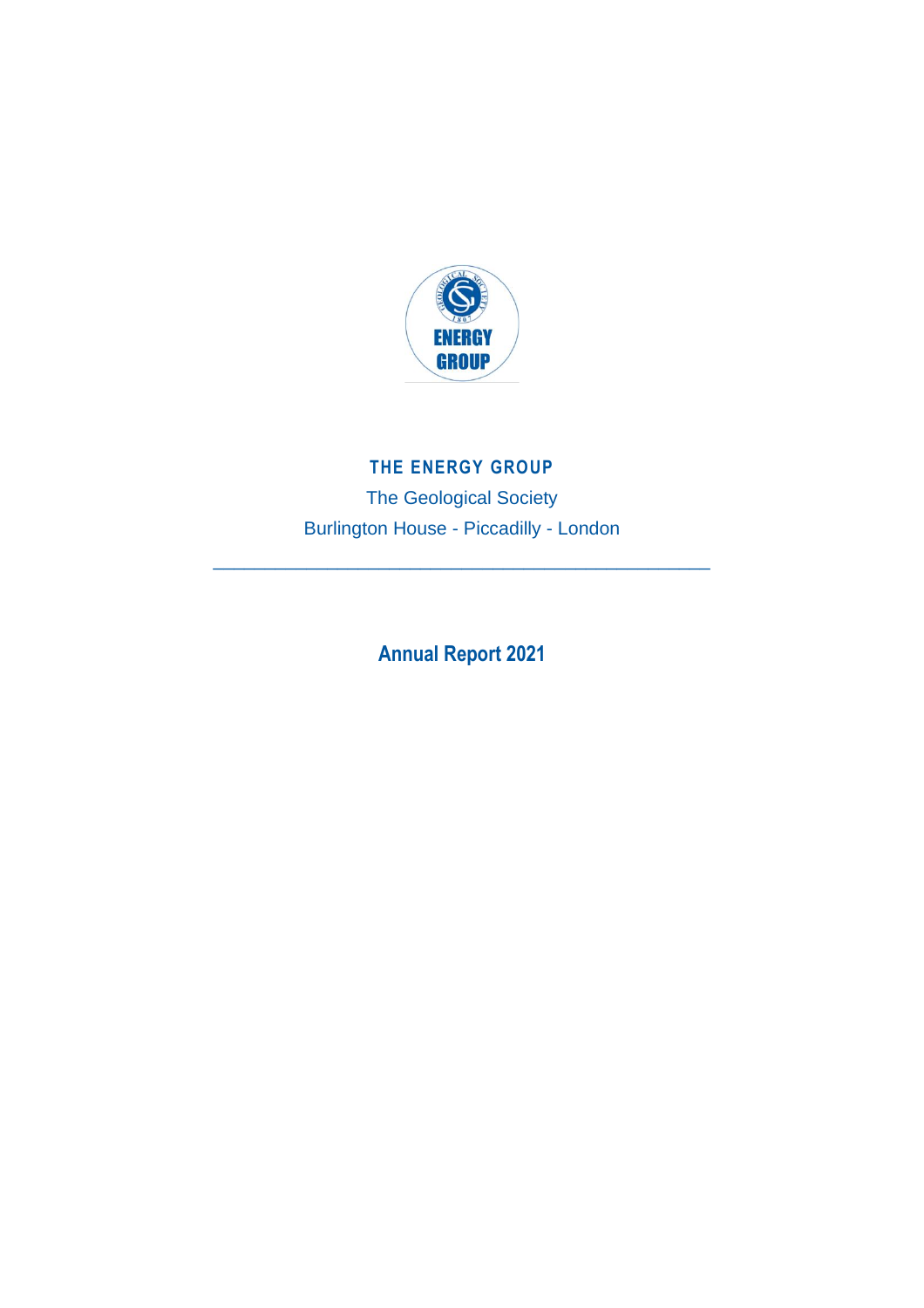### **Executive Summary**

In 2021 the Energy Group held 6 events and co-badged a further 4 events. The Geopressure, Core Values, and UKCS Atlantic Margin conferences, which were all rescheduled from 2020, where held as fully virtual events in the first half of the year when government restrictions prevented physical meetings. As restrictions eased in the second half the of 2021 we were able to return to hosting a limited number of delegates at Burlington House and we ran the Petroleum Systems, Petroleum Geology of the South Atlantic and 8<sup>th</sup> UK Geothermal symposium as hybrid virtual and in person events.

I greatly thank the efforts of the conference convenors and Conference Office staff who worked very hard with the logistics and planning of the reschedule events and hybrid and delivered a technically excellent programme, following our ethos of being at the forefront of energy geoscience. With the demonstrated success of the hybrid format, including virtual field trips, we will offer this as the basis for all future events in order to make the events as widely accessible as possible.

We would like to thank our corporate sponsors BP and Equinor for their continued financial support and also thank the conference sponsors for their support in 2021. We would also like to thank Chrysoar, Total, Badley Ashton, BHPB, ALS, Shell, Western Geco, Siccar Point, ERCE and Seequent for sponsoring conference events throughout the year. Because of this support we were able to offer a competitive price for the online events and to include free places for student members of the society.

Financially the Energy Group had a strong 2021 and returned a surplus of £84,952 to the Geological Society.

Once again in 2021 as a result of the pandemic the Annual Dinner was not held. The Energy Group Awards were presented at the  $8<sup>th</sup>$  UK Geothermal Symposium which was held in November.

In 2022 the Energy Group will be delivering an extended programme of seven conferences with a further two co-badged events on a broad range of topics. We are pleased to note that 2 events are planned which reflect the widened remit of the Energy Group beyond the historical focus of the Energy Group – Application of Hydrocarbon workflows to CCS and 9<sup>th</sup> UK Geothermal Symposium.

Our sixth Committee self-evaluation survey was issued in November 2021 and the outcomes reviewed in the December 2021 meeting.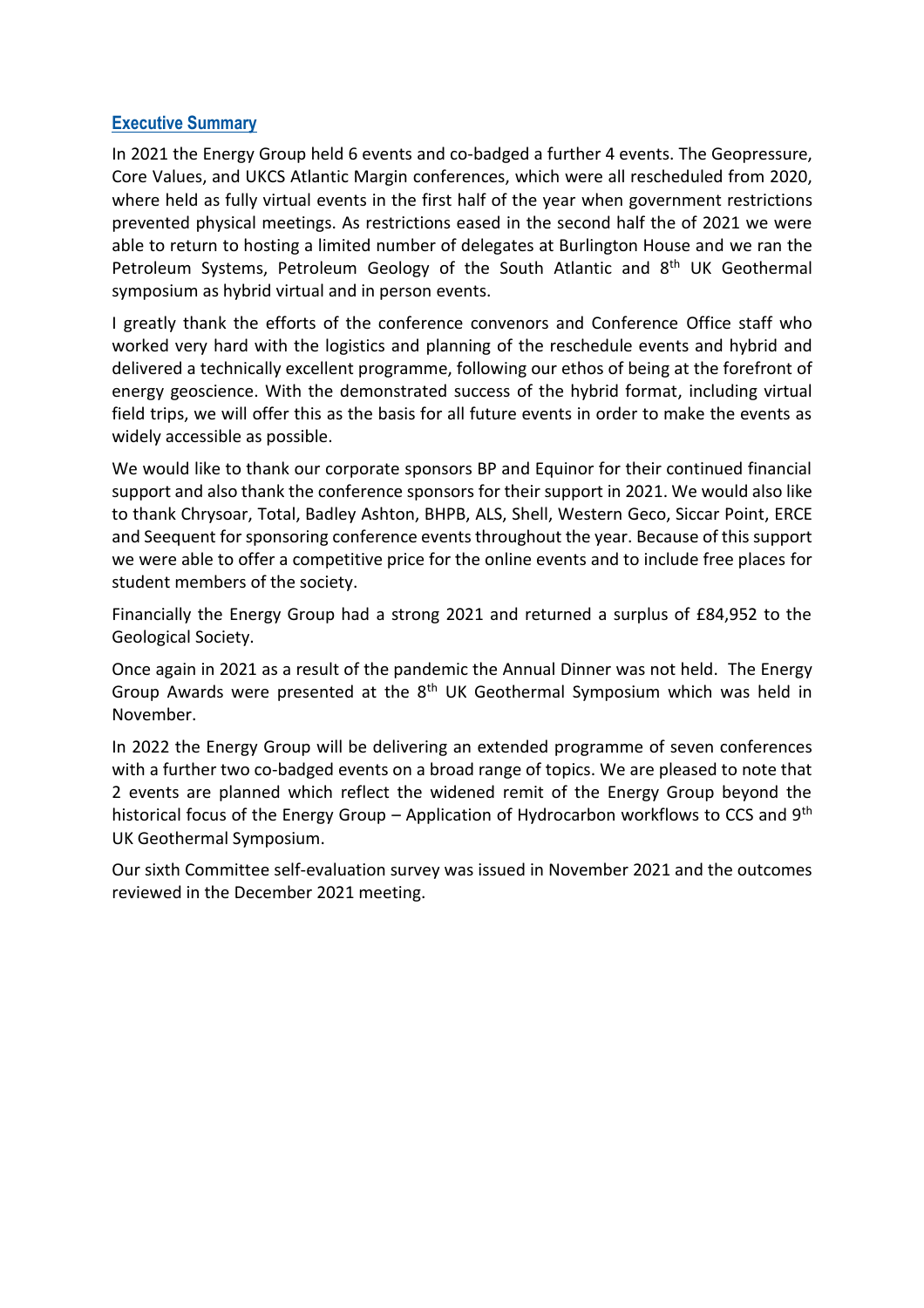# **Conference Report**

The Energy Group hosted 6 events in 2021 which were attended by a total of 676 registered delegates and maintains a long term average of 100-120 delegates per event.



*Figure 1 Summary of Petroleum Group / Energy Group conference held each year* 

# **Geopressure 2021: Managing uncertainty in geopressure by integrating geoscience and engineering.**

# **23-25 th March 2021. Virtual Conference**

This conference was co-badged with Durham University and follows successful conferences on the same topic in 1995, 2008 and 2015. Each has brought together an international group of between 85 and 115 geoscientists; a mixture of academics (both research staff and students) and industry professionals. At the 2021 event there were 134 registered delegates. The event was sponsored by Total and Chrysoar.

Geopressure is the area of geosciences relating to rock and fluid pressures, and their prediction is required for successful and safe drilling of boreholes for both production and injection of fluids and gases. Traditionally the main application has been in drilling oil and gas wells, but prediction is also required for CO2 injection/storage, hydrogen storage as well as operating conditions for deep geothermal energy schemes. And this was reflected in the programme

The Geopressure 2020 (March 2020) was postponed due to the international escalation of the Coronavirus (COVID-19). Following an early decision to postpone conference planning could focus on a virtual online 'Zoom' event in 2021. We were able to assemble a three-day programme (10:00 to 15:30) which included 33 technical presentations and 12 flash talks. This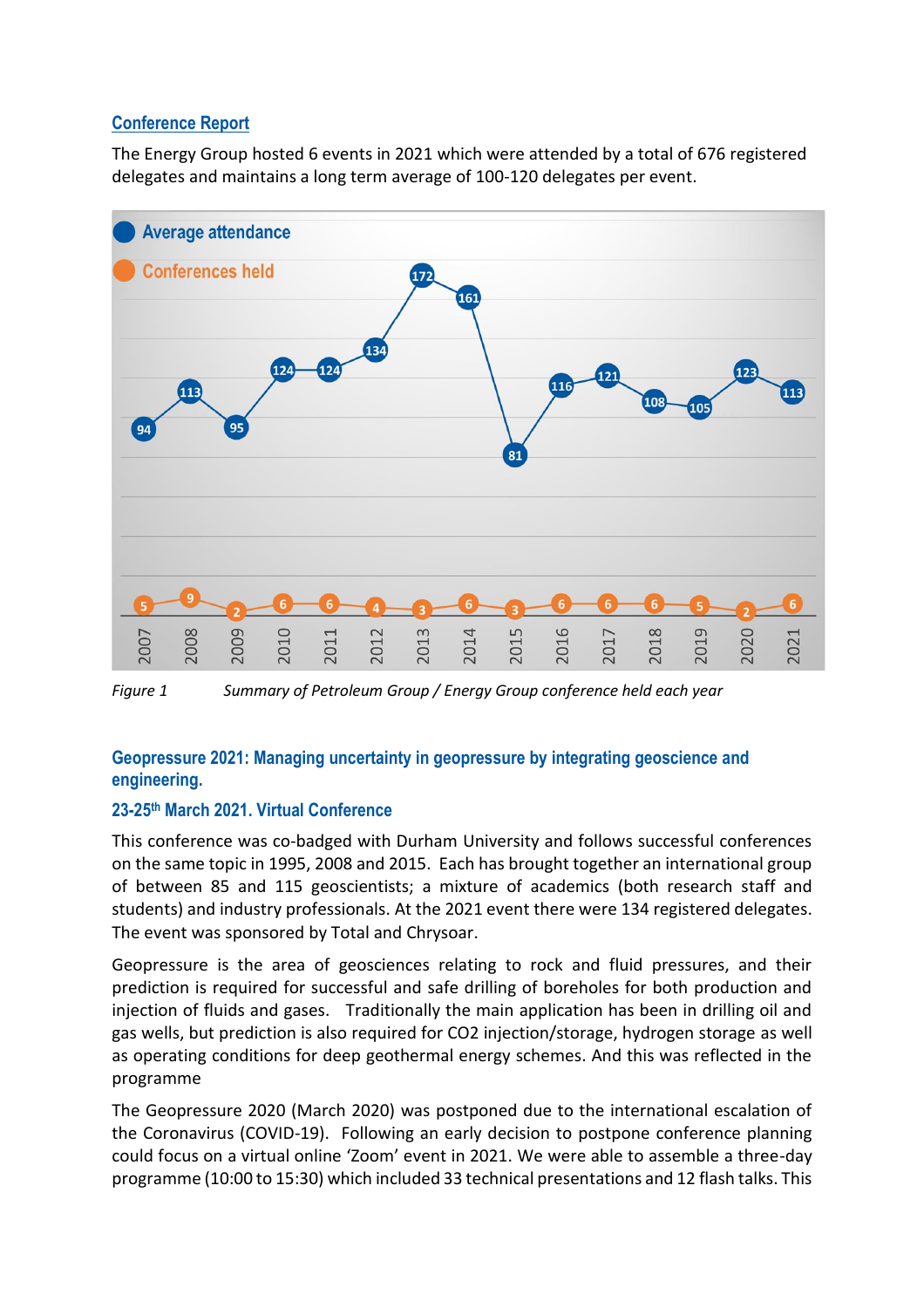was followed by a full day master-class presented by Richard Swarbrick the day after the conference.

There was broad range of excellent technical and engaging talks which reflected the global network of colleagues and contacts that both Richard Swarbrick and Stuart Jones could draw upon. This made it a truly international conference of considerable relevance. Geopressure is a global phenomenon, and many of the papers explore data and interpretations using case studies from around the world. Utilising Zoom facilitated the global reach and diversity of presenters and delegates. And given familiarity with the technology did not present a barrier to discussion and debate.

We are presently in the process of compiling a thematic set of papers from the conference which will be available online – hopefully on Q2 2022.

### **Core Values: the role of core in 21st century reservoir characterisation.**

# **4-7 th May 2021. Virtual Conference.**

Core has traditionally played a key role in the characterisation of conventional and unconventional hydrocarbon reservoirs, from exploration to mature production, as it provides the only means to observe and make measurements on actual reservoir rock. However, recent oil-industry downturns have driven many to question the value of routinely taking core, given the associated costs and potential risks to well operations. In tandem, advances in other reservoir visualisation techniques, such as seismic and borehole imaging, give weight to the contention that coring now represents a much less significant means of characterising reservoirs than it once did. In May 2021, the Geological Society's Energy Group convened the virtual conference 'Core Values: the Role of Core in 21st Century Reservoir Characterisation' to ask, "Does core have a future?" There were 144 registered delegates at the conference and the event was sponsored by Badley Ashton, BHP, Total and ALS.

The intrinsic value of core to sedimentological and structural reservoir description and characterisation was demonstrated in a series of talks (Levell, Wells, Fossen, Laubach, Gale), whilst its 'ground truthing' capacity was exemplified by a series of presentations on borehole image studies with and without core. The potential for successful outcomes without conventional core depends on regional understanding, prospect maturity and the nature of the reservoir (Neal, Jude), whilst Gutteridge's talk demonstrated that for depositionally complex reservoirs core is indispensable even with excellent BHI coverage.

There is a growing awareness that the decommissioning of North Sea fields is resulting in unwanted core finding its way into landfill and the question "Does legacy core have a future?" was a key theme at the conference. National core repositories are a veritable treasure trove of information, as exemplified by talks from Jeannine Honey at the USGS Core Research Center, and Mike Howe, at the BGS National Geological Repository (NGR). These institutions are under pressure to prove their value and reduce costs, despite their resources being available for education, geoheritage, research or commercial purposes at a fraction of the cost of drilling new core. Their utilisation spares money, time, and environmental impacts.

Traditional methods for core analysis use only a small fraction of the data available from core. The increasingly important role of AI in core characterisation, through cost-effective automated high-resolution multi-sensor scanning technologies, was ably covered by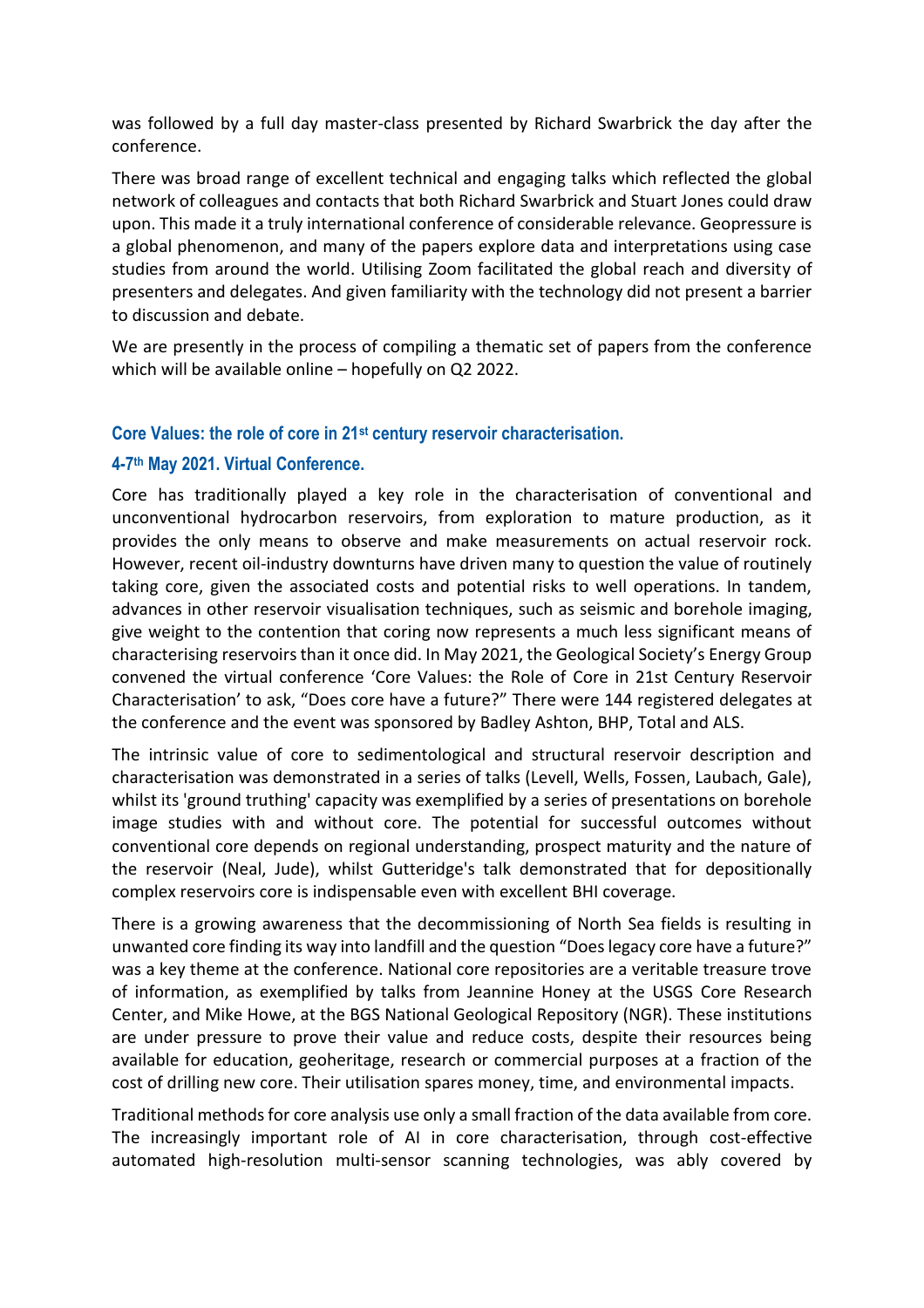presentations from Damasckle, Linton, and Shreeve. These also showed how the value of core was in fact enhanced rather than diminished by developing technologies.

Core alone cannot provide all the answers. However, when integrated with AI and complementary datasets, core provides the only mechanism to quantitatively ground-truth models and answer many field-development questions. To realize the full value of core, we must bridge the gap between the thin-section, seismic, and reservoir dynamic model analysis, using descriptive and interpretative schemes that allow data and understanding to cascade up and down the scales of investigation.

The article "Have we passed peak core?" was published following the conference in Geoscientist Autumn 2021.

**New learning from exploration and development in the UKCS Atlantic margin.**

# **19-21st May 2021. Virtual Conference**

This three day virtual conference was held from 19th-21st May 2021 via MS Teams. It included two associated events: a half-day virtual core day on the morning of 18th May and a two-day virtual field trip to the Isle of Skye on 13th-14th May. This conference was originally planned as face-to-face in 2020 and was postponed by one year due to the COVID pandemic. Conference specific sponsorship was received from Total, Western Geco, Shell and Siccar Point Energy.

All of the events were well attended, with an average attendance of 60 people at each conference day with a total of 90 registered for the event. The virtual field trip was run by Nicholas Schofield and John Howell from Aberdeen University, using their proprietary LIME software, which enabled integration of photogrammetry, LIDAR, seismic, well and other data in a very effective way. While many aspects of a face-to-face field trip were lost, other learning opportunities were gained and significant cost saved. The core day included guided tours through core from Clair basement and Devonian, Schiehallion field gravity deposits and Rosebank field Palaeocene reservoirs and volcanics. Participants fed back that the events together enabled a great opportunity to get up to speed with latest thinking on the geology and hydrocarbon development of the UK Atlantic Margin.

# **Basin and petroleum systems modelling: Best practices, challenges and new techniques**

#### **28-30th September 2021. Hybrid Conference**

The conference was originally schedule for September 2020, however, was deferred to 2021 due to COVID. This meeting was designed to discuss the importance of Basin and Petroleum System Modelling in exploration and evaluation of resources, focussing on best practices, recent developments, novel applications, and opportunities for the future. The full 3 day technical programme was successfully delivered as a hybrid event by the Geological Society. A total of 120 delegates 33 in person and 87 virtual attended the conference. Despite a few minor technical teething problems the feedback from the delegates was positive and the conference was well received. The convenors also received valuable comments on the (new) hybrid event format which was fed back to the Geological Society. This will hopefully be useful for shaping the planning and delivery of future hybrid conferences.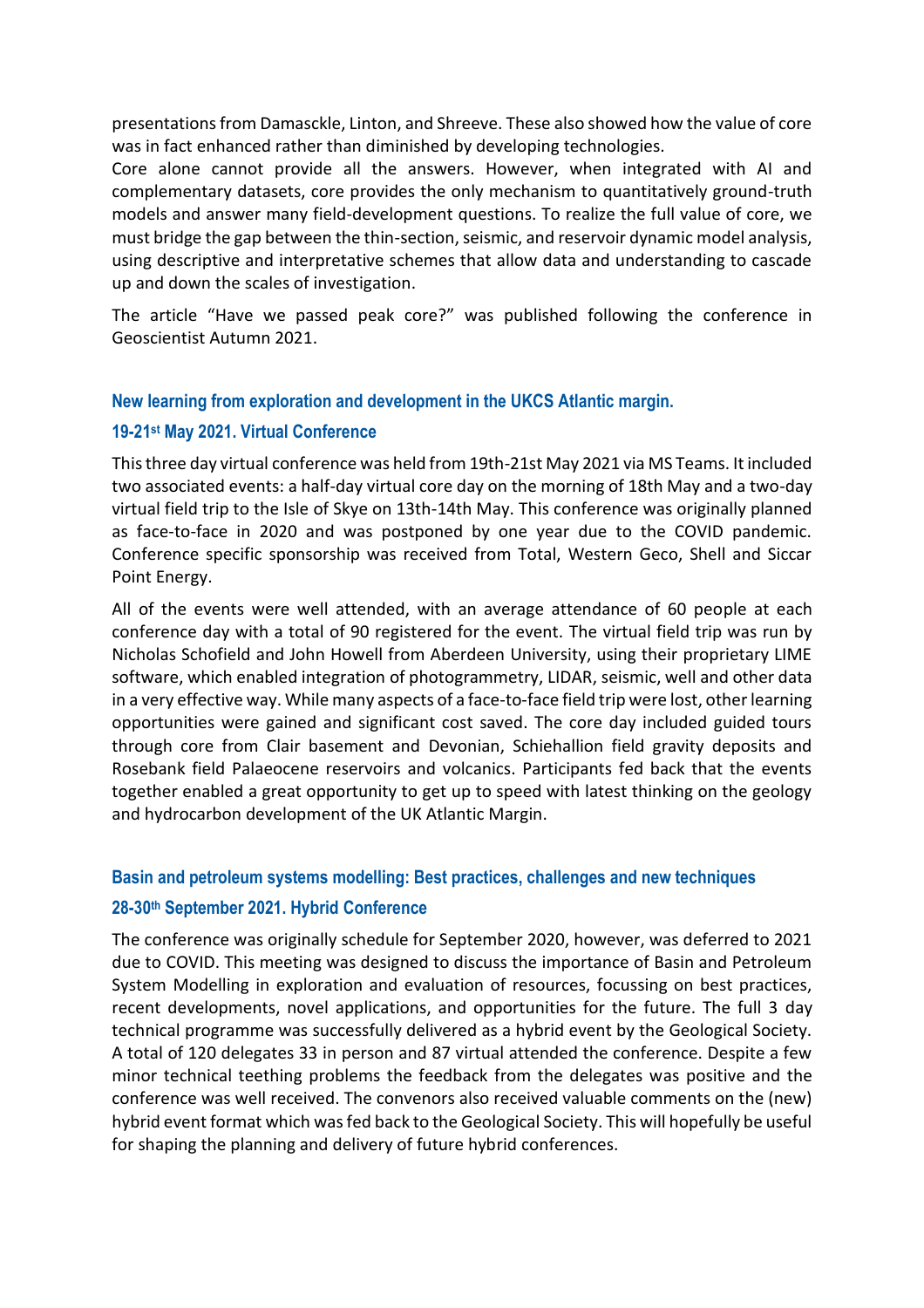### **Petroleum Geology of the southern Atlantic**

### **6-7 th October 2021. Hybrid Conference**

The Petroleum Geology of the Southern South Atlantic hybrid conference was held at Burlington House from 6th-7th October 2021. The aim of the conference was to bring together both academic and industry geoscientists to discuss the current state of understanding of the geology and petroleum systems in this emerging petroleum province.

In total there were 34 presentations covering both margins of the Atlantic with a mixture of in-person and virtual speakers. There were 94 delegates of which 30 attended Burlington House in person. The event was sponsored by Total and ERCE.

The oil and gas industry has been at the forefront of the acquisition of huge volumes of data to understand the Southern South Atlantic margins; in conjunction with the academic world, this has led to a significantly improved understanding of the processes that work on the margins. The conference brought these two worlds together showing that not only have we advanced our knowledge of what these margins are comprised of (a static observational view), but now we can additionally say more sophisticatedly why they are so comprised and how they have evolved (a time-dynamic or evolutionary view).

This conference was initially proposed after the results from both the Brulpadda-1X well in South Africa and the first Argentine license round pointed to the level of potential that this area was felt to have by the global exploration community. The pace of exploration has only continued since then and there are a number of exciting wells coming up on both sides of the Atlantic which will soon put the science to the test.

It is the intention of the Convenors to publish a GSL Memoir based on the conference.

### **8 th UK Geothermal Symposium**

#### **17th November 2021. Hybrid Conference**

Development of the UK's geothermal resources to provide heat and power is gaining pace in-line with demands for urgent climate action. Headlining from Cornwall, two much anticipated commercial deep geothermal energy projects are being developed following over a decade of preparation. Mine water thermal energy is also gaining major traction across the former coal mining areas of the country with NE England taking the lead. The first mine water heating project is delivering MW's of low-carbon heat to Lanchester Wines in Gateshead and two more will be operational within 24 months. Innovation in repurposing of oil and gas industry assets is becoming a reality. Examples of hot sedimentary aquifer exploration and development in Ireland and Northern Ireland have been driven by a great example of linked up policy and research agendas.

The 8th UK Geothermal Symposium showcased the latest developments in the UK's geothermal sector. The first theme show-cased four project examples of the three main resource types: granites, sedimentary basins and flooded coal mines. The second theme walked the audience through the de-risking processes related to geological uncertainty, drilling risk and commercial and financial risk in geothermal systems. The third theme highlighted the latest examples of pioneering research being carried out by industryacademic partnerships in the UK. The fourth and final theme was an interactive discussion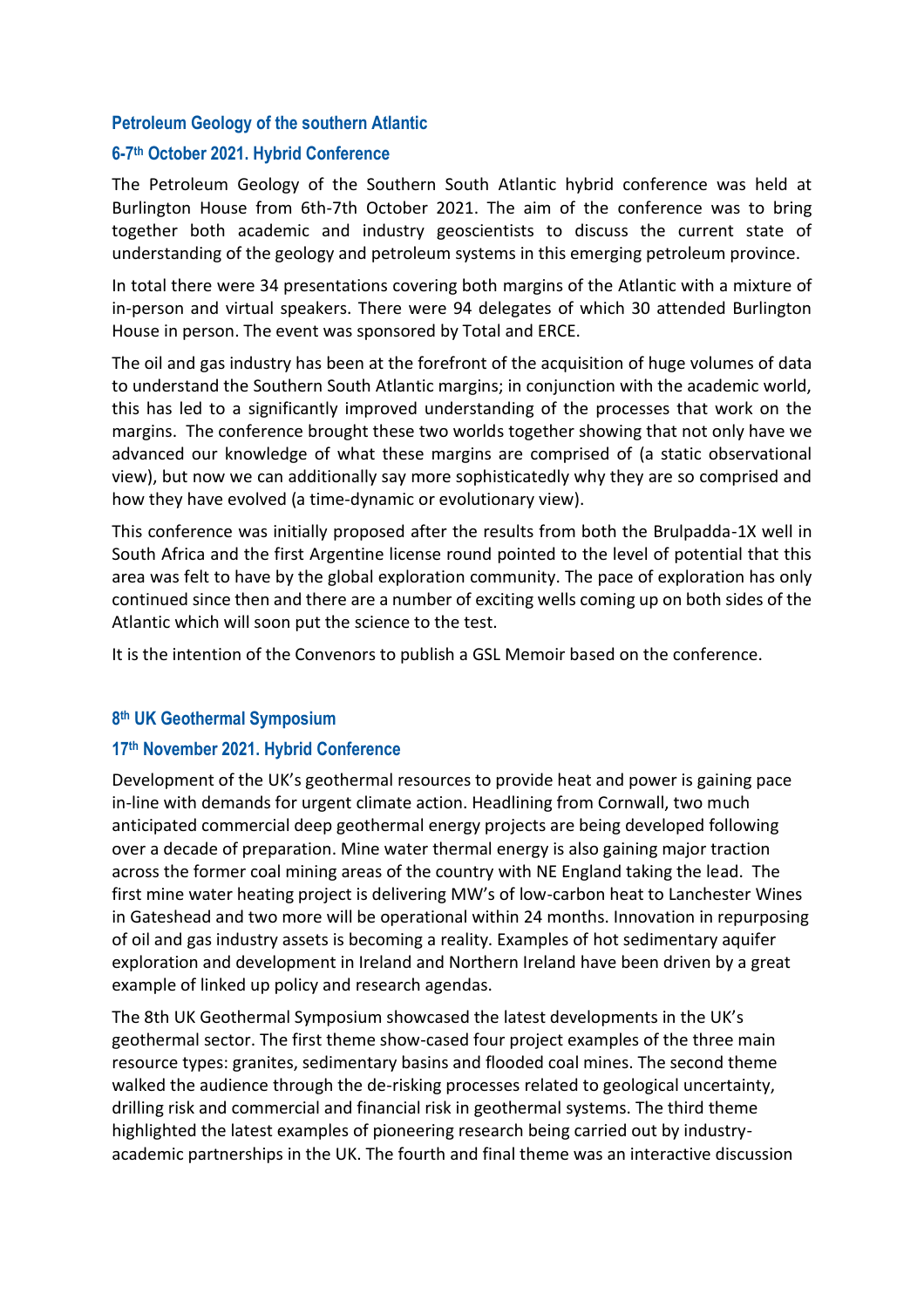panel with leaders from the public sector to debate the current and future policy and regulatory landscape for the industry in the UK.

There were 134 delegates of whom 68 were virtual attendees and 66 attended Burlington House in person. Sponsorship was provided by Seequent.

# **Co-badge Event - Collaboration Showcase PETEX**

# **23-25th November 2021. Hybrid Conference**

Due to COVID PETEX 2020 was deferred for 1 year. In the run up to PETEX 2021 the Energy Group at the request of the PESGB delivered two "Collaboration Showcase Sessions" (in January and June 2021) designed to promote PETEX, in addition the Energy Group was represented on the PETEX Technical Committee which was responsible for pulling together the technical programme of talks and posters. In contrast to previous years all the Collaboration Showcase talks were integrated into the main technical programme which provided a great platform for individuals from academia to present their work. We were successful in attracting 12 high calibre talks and 2 keynote speakers which not only covered conventional oil and gas but also touched on various challenges associated with the Energy Transition. We also provided a platform for 6 of the award winning MSc students from across the UK to present their summer projects as part of the PETEX Fringe Events Programme.

# **Co-Badge Events**

During 2021 the Energy Group Co-Badged the following

- Geological Society Energy Transition series of webinars
- Geological Society William Smith Mapping conference
- PESGB/EG Joint Lecture.

# **Energy Group Dinner**

Due to Government restrictions that were in place during 2021 as a result of the Coronavius Pandemic the annual dinner at the Natural History Museum was again not held in 2021. The Energy Group received a refund of the deposit for the 2020 event which was held over to 2021.

# **2021 Financial Report.**

In 2021 the Energy Group has returned a surplus of £84,952 to the Geological Society. The surplus was ahead of the original 2021 budget as a result of:

- higher delegate income from the addition of the 8<sup>th</sup> UK Geothermal Symposium to the EG 2021 program,
- reduced conference costs as the events were primarily held online,
- a one off payment from the Natural History Museum who returned the deposit which had been paid in November 2019 for the 2020 Annual Dinner and was held over by the Museum for a 2021 event.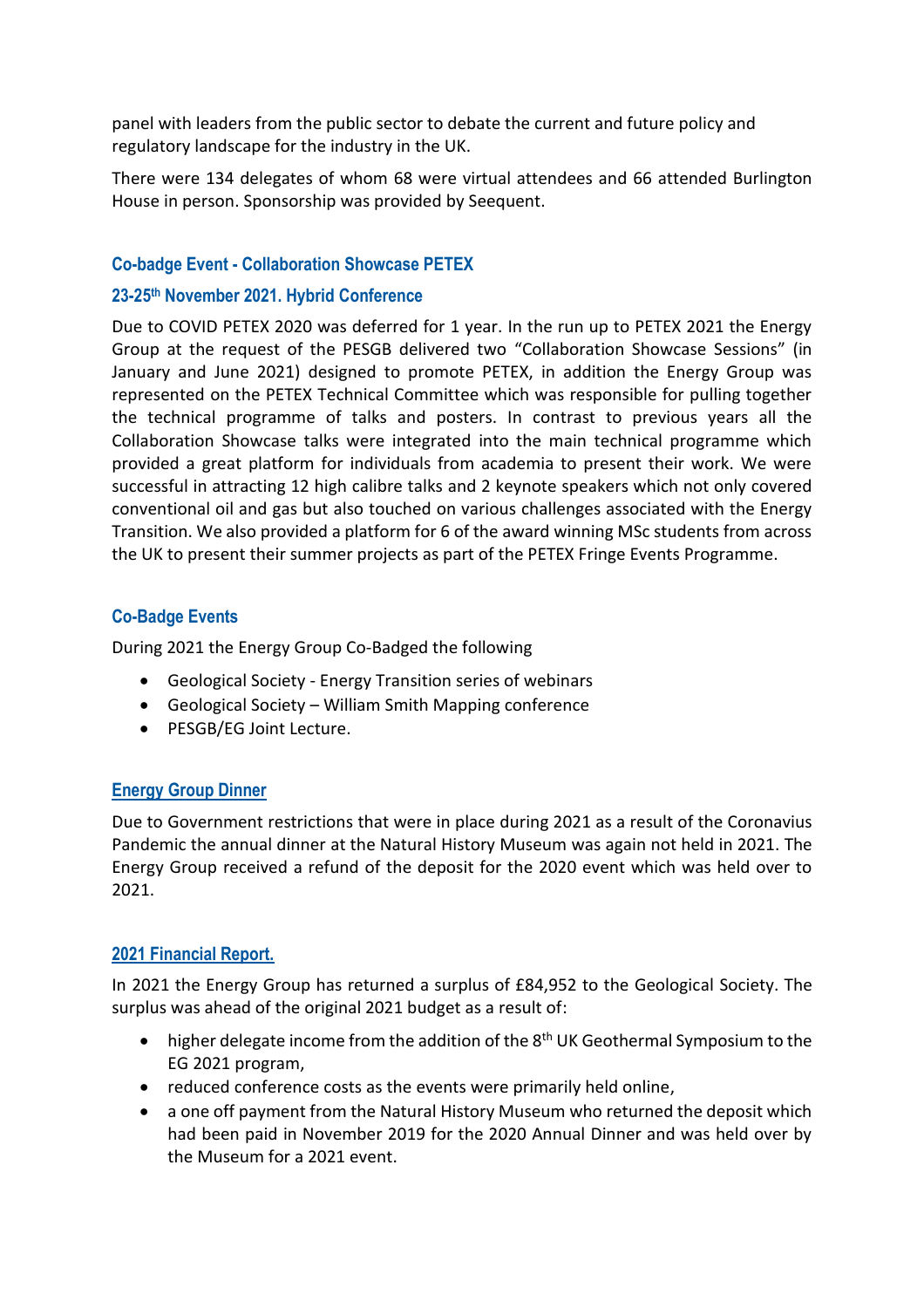| We thank our corporate sponsors BP and Equinor for their continued support. |  |  |
|-----------------------------------------------------------------------------|--|--|
|                                                                             |  |  |

|             |                                 |                    | 2020           |   | 2021                     |             | 2021       |   | 2022       |
|-------------|---------------------------------|--------------------|----------------|---|--------------------------|-------------|------------|---|------------|
|             |                                 |                    | Actual         |   | Forecast                 |             | Actual     |   | Forecast   |
| Income      | Conference Income               | £                  | 46,712.00      | £ | 77,950.00                | £           | 99,235.00  | £ | 92,000.00  |
|             | Annual Dinner                   | £                  |                |   |                          | £           | 14,150.00  | £ | 24,000.00  |
|             | Corporate Affiliate Sponsorship | £                  | 22,000.00      | £ | 22,000.00                | £           | 22,000.00  | £ | 22,000.00  |
|             | Total                           | £                  | 68,712.00      | £ | 99,950.00                | £           | 135,385.00 | £ | 138,000.00 |
|             |                                 |                    |                |   |                          |             |            |   |            |
| Expenditure | Conference Costs                | £                  | 3,386.00       | £ | 40,900.00                | £           | 15,433.00  | £ | 53,900.00  |
|             | Publications                    | £                  | $\overline{a}$ | £ | $\overline{a}$           | £           |            | £ |            |
|             | <b>Dinner Expenses</b>          | £                  |                | £ | $\overline{\phantom{0}}$ | £           |            | £ | 24,000.00  |
|             | Administration                  | $\pmb{\mathsf{f}}$ | 35,093.00      | £ | 39,900.00                | £           | 35,000.00  | £ | 36,900.00  |
|             | Total                           | £                  | 38,479.00      | £ | 80,800.00                | £           | 50,433.00  | £ | 114,800.00 |
|             | <b>Net Surplus/Deficit</b>      | £                  | 30,233.00      | £ | 19,150.00                | $\mathbf f$ | 84,952.00  | £ | 23,200.00  |

*Table 1 Energy Group Accounts- 2021*

### **Energy Group Awards**

In 2021 the Annual Awards were represented at the  $8<sup>th</sup>$  UK Geothermal Symposium which was held in November. The following awards were made.

#### **Energy Group Medal - Phillip Ringrose**

#### **Proposed by Mads Huuse, Supported by Alexander Reid**

As a specialist in Carbon Capture and Storage (CCS) and Reservoir Geoscience at Equinor and an Adjunct Professor of CO2 Storage at NTNU, Philip Ringrose is at the forefront of the push for a low carbon economy and energy transition. During his 30 years of Energy Industry and Academia experience he has built a strong reputation as an expert in reservoir geoscience and in the last ten years as a widely respected world leader in the theory and application of CCS. His strong background in reservoir geoscience has acted as a springboard for building his world-renowned position in CCS. He has worked on numerous CCS projects for Equinor such as the Sleipner and Snohvit gas fields, whilst advising around the world on committee and advisory boards to build CCS knowledge and frame future policy.

He has been a regular convenor and speaker at conferences on reservoir and CCS topics and advisor to numerous scientific committees around the world, currently sitting on the Geological Societies Energy Transition committee. He is also Chief Editor of the Geological Societies Petroleum Geoscience Journal, has been a former President of the EAGE and served on its board for 3 years (2012-2014). Dr Ringrose has been honoured with the following awards: Mobil (North Sea) Ltd Prize for outstanding performance in geophysics, Edinburgh University, 1981; Dr James MacKenzie Prize for excellence in postgraduate research, Strathclyde University, 1987; and an Honorary Professorship (2018–2021) at the University of Edinburgh, School of Geosciences.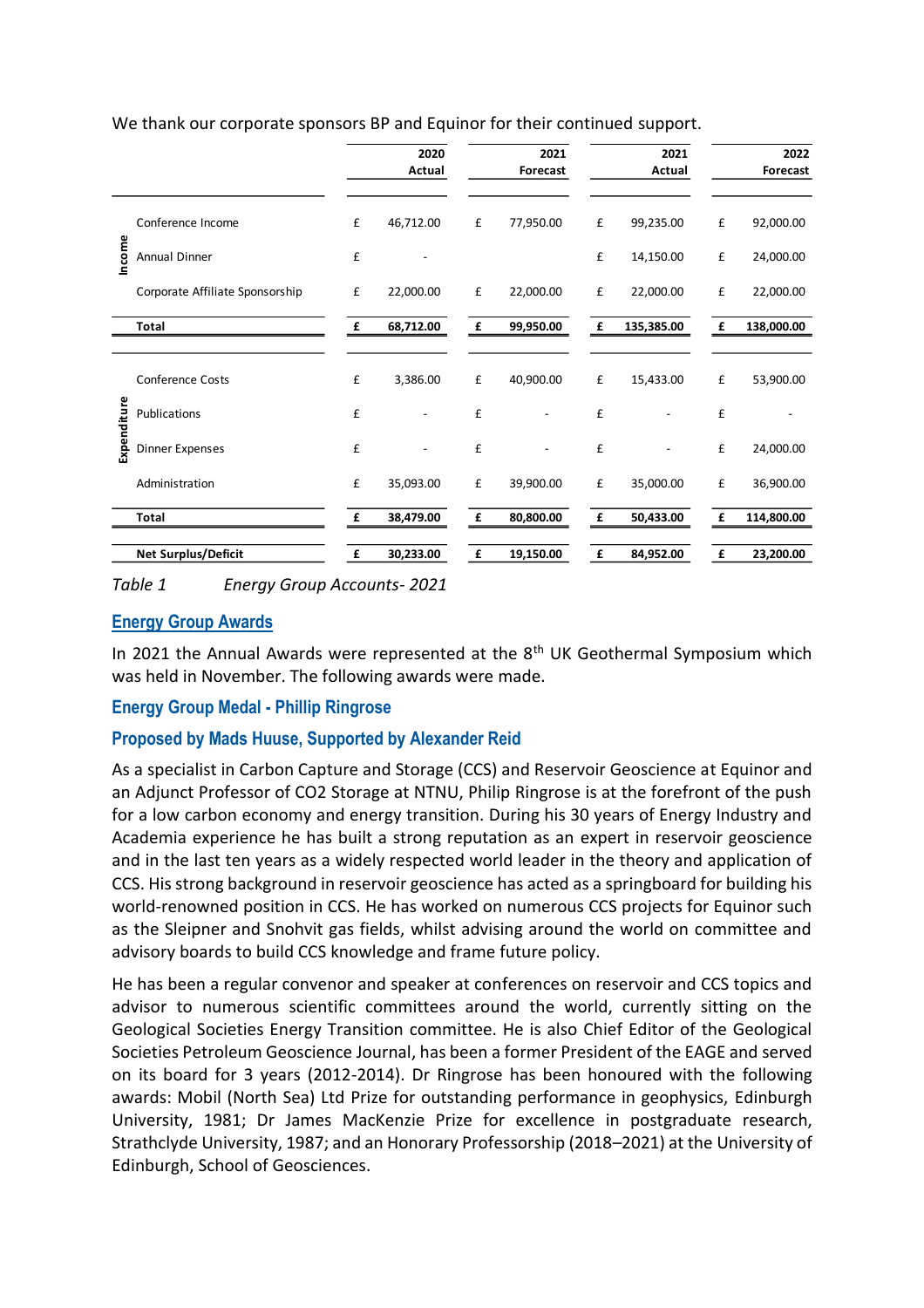His enthusiasm for reservoir and CCS geoscience and early adoption of the use of CCS in the low carbon economy has inspired many students and professionals to embrace the energy transition and look for new ways to help the world achieve net zero emissions. His energy and enthusiasm is clear to see as he has promoted the use of new technologies and ideas in the low carbon domain. It is inspirational people like Philip who will help the energy industry to strive forwards and support society in meeting its goals of a future where access to sustainable energy for all and a clean environment can exist together.

#### **Early Career Geoscientist Award. - Lucy Cotton**

#### **Proposed by John Gutmanis, supported by Lucy Crane**

I have known Lucy since her first summer placement with GeoScience Limited in 2011, then she went on to have longer duration internments in between doing her B.Sc and MSc. She joined GeoScience as a staff member in 2017 and has made a huge impact with her commitment to the geology team, her knowledge and perhaps most of all her sheer enthusiasm for the subject she loves, especially for fieldwork and operations. This is inspiring to the rest of the company staff. She is currently Site Geologist for the Eden deep geothermal project and part of the companies' Geothermal business team.

She is a strong advocate for the industry, and is heavily involved in outreach and engagement to encourage the next generation into geoscience – including being a founding member of Women in Geothermal UK (WING). She speaks regularly in both schools and at international technical conferences (for example at the World Geothermal Conference this year) – communication across the spectrum really is one of Lucy's stand-out skills. In summary, confident, knowledgeable and dynamic. And not afraid to ask questions of her seniors if she's not sure of something technical.

#### **Petroleum / Energy Group Publications**

Three Special Publication were released in 2021, and two were made available via online first.

SP493: Subsurface Sand Remobilisation and Injection (printed)

- SP504: The Basins, Orogens and Evolution of the Southern Gulf of Mexico and Northern Caribbean (printed)
- SP509: Seismic Characterization of Carbonate Platforms and Reservoirs (printed)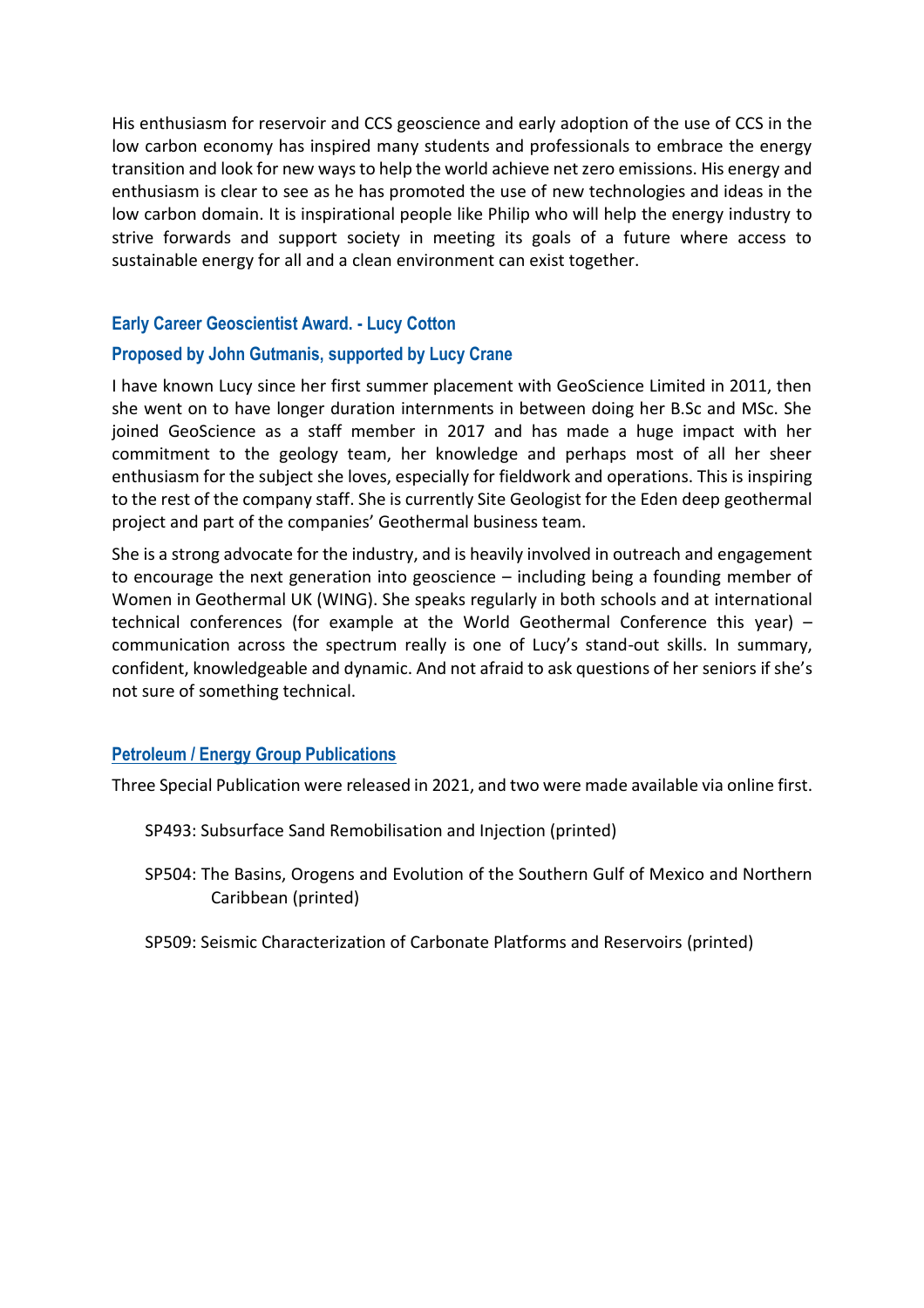

Online First Publication

SP494: Cross Border Themes in Petroleum Geology I: The North Sea SP494: Cross Border Themes in Petroleum Geology II: Atlantic Margin and Barents Sea

# **Looking forward**

In 2022 a diverse program of events that are planned.

- Applicability of hydrocarbon workflows to CCS
- Development and production geology of carbonate reservoirs.
- The impacts of volcanism on sedimentary basins and their energy resources
- Biannual Operations Geology conference
- Oceanic Gateways
- Seismic Imaging
- 9th UK Geothermal Symposium

In the future we intend to offer all Energy Group events as a hybrid format of virtual and inperson attendance. In 2021 we have successfully hosted virtual and hybrid conferences virtual core viewing and virtual field trips and believe the multi-delivery formats are an invaluable tool for keeping the Energy Group at the forefront of Energy Geoscience and reaching as wide an audience as possible. d

# **Finally,**

Several members are stepping down and new members are joining the committee. We take this opportunity to acknowledge the contribution of the members who are stepping down and welcome the new members who will take the committee forward.

The Committee is extremely grateful to the retiring members for their contribution and dedication to the events and conference programme over their time on the committee.

#### **Retiring Committee Members**

Caroline Gill – Chair (Shell UK) Jonathan Hull – Treasurer (ERCE) Lauren Mayhew – Publications Officer (Cairn Energy)